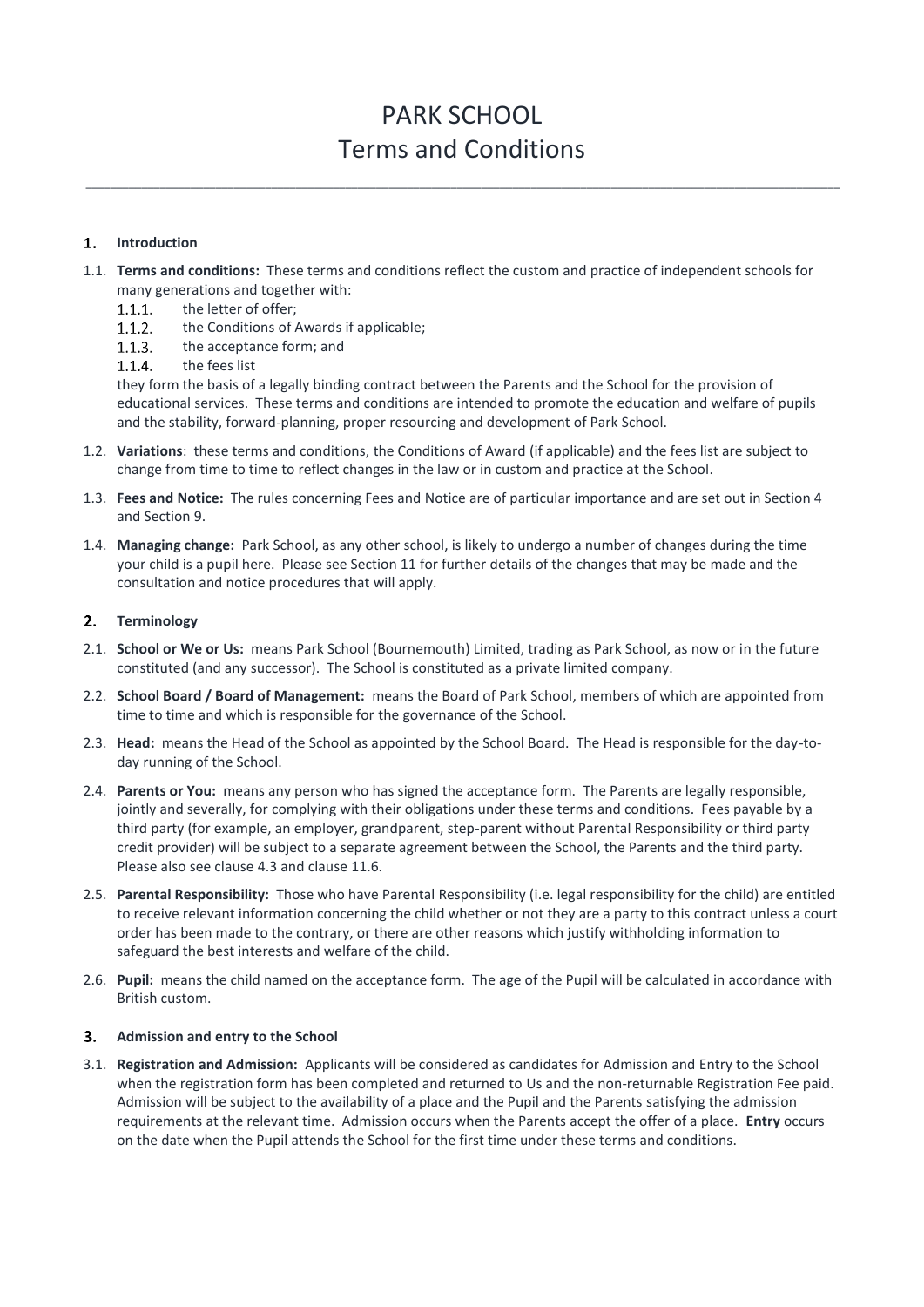- 3.2. **Equality**: The School is a mainstream day school for boys and girls aged from 4 11 years. The School has a Christian ethos and welcomes staff and children from many different ethnic groups, backgrounds and creeds. Human rights and freedoms are respected. At present, our physical facilities for the disabled are limited but We will do all that is reasonable to ensure that the School's culture, policies and procedures are made accessible to children who have disabilities and to comply with our legal and moral responsibilities under equality legislation in order to accommodate the needs of applicants and pupils who have disabilities for which, after reasonable adjustments, We can cater adequately.
- <span id="page-1-2"></span>3.3. **Offer of a place and deposit**: A deposit (**Acceptance Deposit**) as shown on the fees list for the relevant year will be payable when the Parents accept the offer of a place. The Acceptance Deposit will be retained in the general funds of the School until the Pupil leaves. It will be repaid by means of a credit without interest less any other sums due to the School on leaving, unless stated otherwise in these terms and conditions. Deposit repayments shall be made by the end of the month following that in which a pupil leaves the School. This allows for final invoices to be made up if required. Please also see clause [9.6](#page-9-0) below.
- 3.4. **Immigration**: The School does not hold a licence to sponsor international students under Tier 4 of the points based system of immigration. The Parents must inform the Head when returning a completed registration form or at any other time if their child does not have the right to live and study in the United Kingdom. It shall be the Parents' responsibility at all times to ensure that their child has the appropriate immigration permission to live in the United Kingdom and to study at the School.

#### $\mathbf{4}$ . **Fees**

- 4.1. **Fees**: may include alone or in combination any of the Registration Fee, the Acceptance Deposit, tuition fees, fees for extra tuition, other extras such as clothing and equipment, photographs or other items ordered by the Parents or the Pupil or charges arising in respect of educational visits, or damage where the Pupil alone or with others has caused wilful loss or damage to School property or the property of any other person (fair wear and tear excluded), or bank charges arising from default in Fees payment or late payment charges if incurred.
- 4.2. **Payment of Fees:** The Parents jointly and severally agree to pay the Fees applicable to each Term directly to the School. Except where a separate agreement has been made between the Parents and the School for the deferment of payment of Fees, Fees for each Term are due and payable as cleared funds before the commencement of the School Term to which they relate. If an item on the fees invoice is under query, the balance of that fees invoice must be paid.
- <span id="page-1-0"></span>4.3. **Payment of Fees by a third party:** An agreement with a third party (such as an employer, grandparent, stepparent without parental responsibility or third party credit provider) to pay the Fees or any other sum due to the School does not release the Parents from liability if the third party defaults and does not affect the operation of any other of these terms and conditions unless an express release has been given in writing, signed by the Bursar. The School reserves the right to refuse a payment from a third party.
- 4.4. **Indemnity**: If the School is required to pay all or part of any sum received from a third party credit provider on behalf of the Parents, the Parents shall indemnify the School against all losses, expenses (including legal expenses) and interest suffered or incurred by the School.
- <span id="page-1-3"></span>4.5. **Refund or waiver:** Save where there is a legal liability including liability under a court order or under the provisions of this agreement to make a refund or reduction Fees will not be refunded reduced or waived if:
	- $4.5.1.$ the Pupil is absent through illness; or
	- $4.5.2.$ a Term is shortened or a vacation extended; or
	- $4.5.3.$ the Pupil is released home before the normal end of a Term; or
	- $4.5.4.$ the School is temporarily closed due to adverse weather conditions; or
	- $4.5.5.$ for any reason other than exceptionally and at the discretion of the Head or the School Board in a case of genuine hardship.

See also Section 10 for information about events beyond the control of the parties.

<span id="page-1-1"></span>4.6. **Exclusion for non-payment:** The School reserves the right to exclude the Pupil on three days' written notice if Fees are overdue for payment. If the Pupil is excluded for a period of 28 days, he / she will be deemed withdrawn without Notice and a Term's Fees in lieu of Notice will be payable in accordance with Section 9. Exclusion in these circumstances is not a disciplinary matter and the right to a School Board Review will not normally arise. The School may withhold any information, character references or property while Fees remain overdue but will not do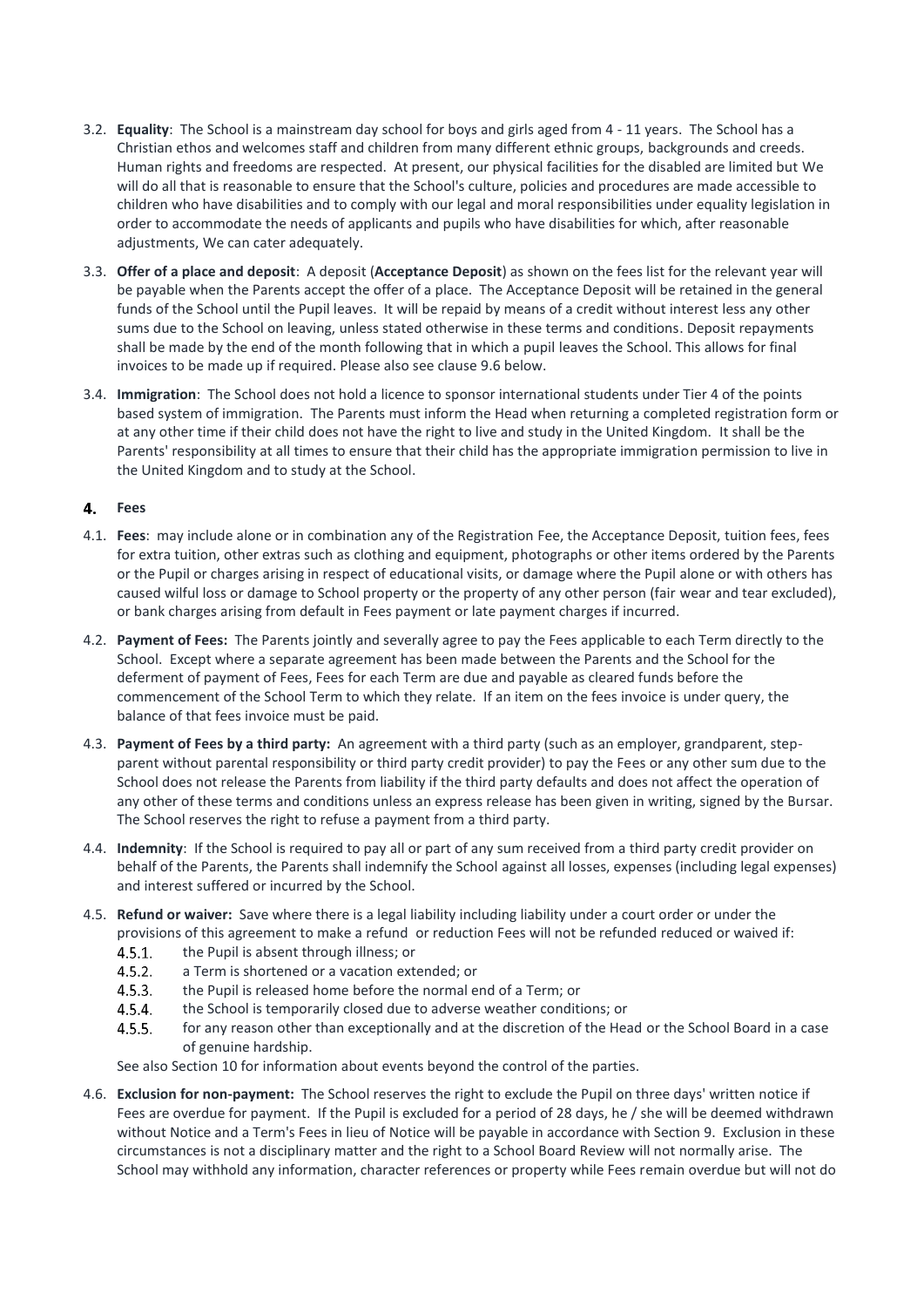so in a way that would cause direct, identifiable and unfair prejudice to the legitimate rights and interests of the Pupil.

- <span id="page-2-0"></span>4.7. **Late payment:** Save where alternative provisions for the payment of interest are contained in a separate consumer credit agreement made between the Parents and the School, simple interest may be charged on a dayto-day basis on Fees which are unpaid. The rate of interest charged will be at up to 1.5% per month accruing on a daily basis which represents a genuine pre-estimate of the cost to the School of a default. The Parents shall also be liable to pay all costs, fees, disbursements and charges including legal fees and costs reasonably incurred by the School in the recovery of any unpaid Fees regardless of the value of the School's claim.
- 4.8. **Part-payment**: Any sum tendered that is less than the sum due and owing may be accepted by the School on account only. Late payment charges may be applied to any unpaid balance of Fees, as set out in clause [4.7.](#page-2-0)
- 4.9. **Appropriation:** Save where the Parents expressly state the contrary, the School shall allocate payments made to the earliest balance on the Fees account. The Parents agree that a payment made in respect of one child may also be appropriated by the School to the unpaid account of any other child of the Parents.
- 4.10. **Instalment arrangements:** An agreement by the School to accept payment of current and / or past and /or future Fees by instalments is concessionary and will be subject to separate agreement(s) between the Parents and the School. Where there are inconsistencies between these terms and conditions and those of any instalment agreement or invoice issued by the School to the Parents (as applicable), the terms and conditions of the instalment agreement or the invoice shall prevail.
- 4.11. **Composition schemes:** An arrangement under which a lump sum advance payment of Fees is made by or on behalf of the Parents will be the subject of a separate agreement.
- 4.12. **Scholarships and bursaries:** Every scholarship, bursary or other award or concession is a discretionary privilege, subject to high standards of attendance, diligence and behaviour on the Pupil's part and to the Parents treating the School and its staff reasonably. The terms on which such awards are offered and accepted will be notified to Parents at the time of offer.
- 4.13. **Fees increases:** Fees are reviewed annually and are subject to increase from time to time. If the Parents receive less than a Term's notice of a Fees increase they may give to the School written Notice of Withdrawal of the Pupil within 21 days and will not be liable to pay Fees in lieu of Notice and the Acceptance Deposit will be refunded without interest less any sums owing to the School.
- 4.14. **Information about Fees:** The Parents consent to the School making enquiries of the Pupil's previous schools for confirmation that all sums due and owing to such schools have been paid. The Parents also consent to the School informing any other school or educational establishment to which the Pupil is to be transferred if any Fees of this School are unpaid.
- 4.15. **Anti-money laundering**: From time to time the School may need to obtain satisfactory evidence of the identity of a person who is paying Fees, such as sight of a passport.

#### $5.$ **Educational matters**

- 5.1. **Provision of education - our commitment:** The School will do all that is reasonable to provide an educational environment and teaching of a range, standard and quality which is suitable for each pupil and to provide education to at least the standard required by law in the particular circumstances. The School will exercise reasonable care and skill in providing educational services for the Pupil but cannot guarantee that the Pupil will achieve his / her desired examination results or that results will be sufficient to gain entry to other educational establishments.
- 5.2. **Organisation of the curriculum:** We reserve the right to organise the curriculum and its delivery in a way which, in the professional judgement of the Head, is most appropriate to the School community as a whole. We will endeavour to inform Parents of changes and the reasons for them as soon as practicable. If the Parents have specific requirements or concerns about any aspect of the Pupil's education or progress they should contact the Pupil's teacher, or other appropriate member of staff, as soon as possible, or contact the Head in the case of a serious concern.
- 5.3. **Progress reports:** The School shall monitor the Pupil's progress and shall report regularly to the Parents by means of grades, full written reports, consultation and parent/teacher meetings.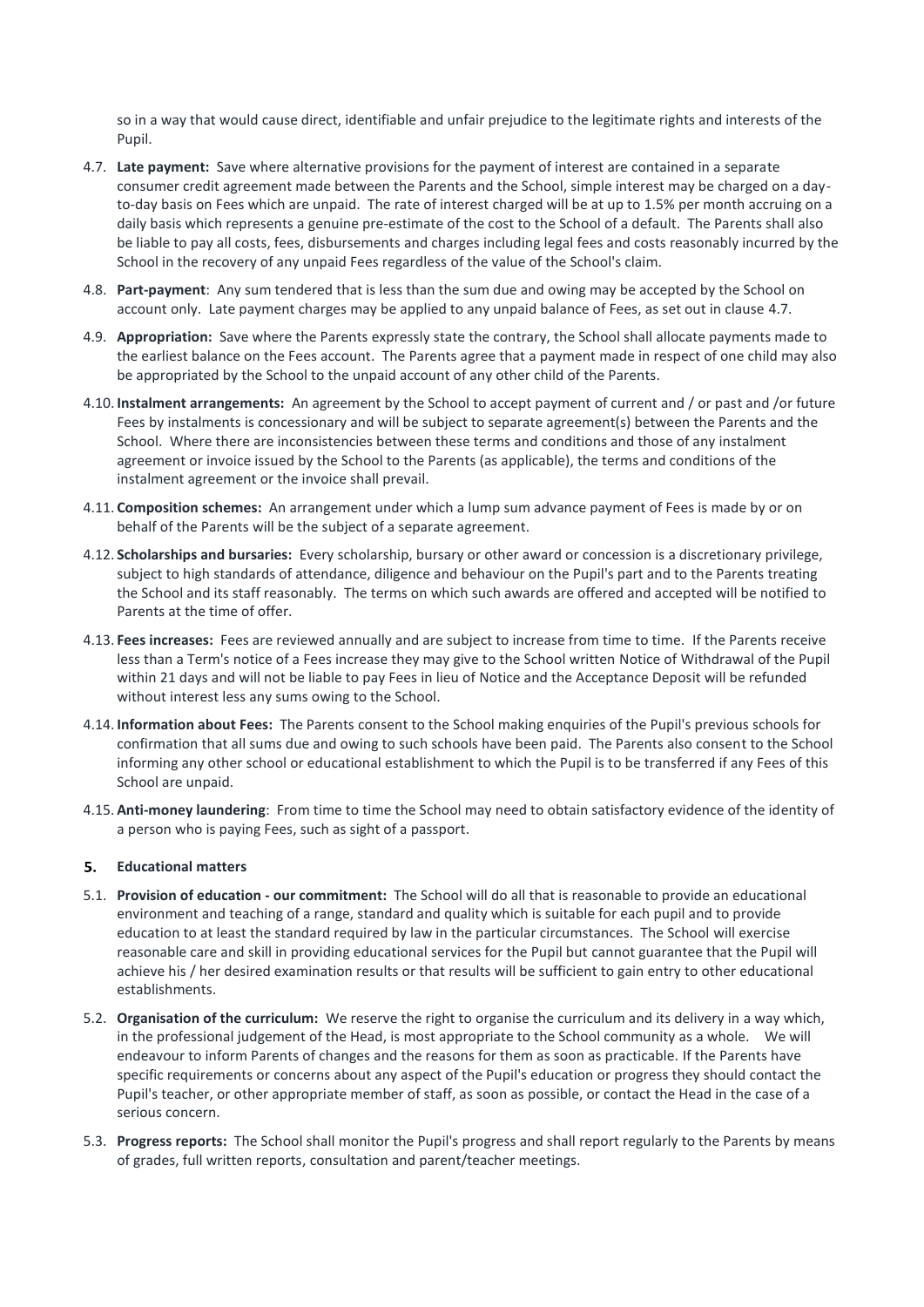- 5.4. **Sex education:** The Pupil will receive health and life skills education appropriate to his / her age in accordance with the curriculum from time to time unless the Parents have given formal notice in writing that they do not wish the Pupil to take part in this aspect of the curriculum.
- 5.5. **Public examinations:** The Head may, after consultation with the Parents and the Pupil, decline to enter the Pupil's name for a public examination if, in the exercise of his / her professional judgement, the Head considers that by doing so the Pupil's prospects in other examinations would be impaired and / or if the Pupil has not prepared for the examination with sufficient diligence, for example, because the Pupil has not worked or revised in accordance with advice or instruction from his / her tutors.
- 5.6. **Reports and references:** Information supplied to the Parents and others concerning the progress and character of the Pupil, and about examinations, further education and career prospects, and any references shall be given conscientiously and with all due care and skill but otherwise without liability on the part of the School.
- 5.7. **Learning difficulties:** The School shall do all that is reasonable to detect and deal appropriately with a learning difficulty which may be considered to be a "special educational need". The School staff are not, however, qualified to make a medical diagnosis of conditions such as those commonly referred to as dyslexia, or of other learning difficulties.
- 5.8. **Screening for learning difficulties:** The screening tests available to schools are indicative only: they are not infallible. The Parents will be notified if a screening test indicates that the Pupil may have a learning difficulty. A formal assessment can be arranged by the School at the Parents' expense or by the Parents themselves.
- 5.9. **Information about learning difficulties**: The Parents shall notify the Head when completing the School's Confidential Information form and subsequently in writing if they are aware or suspect that the Pupil (or anyone in his or her immediate family) has a learning difficulty and the Parents must provide the School with copies of all written reports and other relevant information. The Parents will be asked to withdraw the Pupil, without being charged Fees in lieu of Notice if, in the professional judgement of the Head and after consultation with the Parents and with the Pupil (where appropriate), the School is unable to provide adequately for the Pupil's special educational needs. The School reserves the right to charge for the provision of additional teaching.
- 5.10. **Moving up the School:** It is assumed that if the Pupil satisfies the relevant criteria at the time he / she will progress through the School and will ultimately complete Year 6. The Parents will be consulted before the end of the Lent Term if there appears to be any reason why the Pupil may be refused a place at the next stage of the School. The Parents must give a Term's Notice in writing (i.e. before the start of the Summer Term) in accordance with the provisions about notice in Section 9 below if they do not intend the Pupil to proceed to the next stage of the School, or a Term's Fees in lieu of Notice will be payable.
- 5.11. **School's intellectual property**: Where the Pupil, in conjunction with any member of staff, creates anything (including a work, a design, an invention, a database, a trademark or goodwill) (a **Work**) in respect of which any intellectual property (including copyright, design rights, patents, database rights or the right to sue for passing off) (**Intellectual Property Rights**) exist, the School reserves all its Intellectual Property Rights in respect of that Work.
- 5.12. **Pupil's work:** The Parents consent for themselves and (so far as they are entitled to do so) on behalf of the Pupil, to the School retaining the Pupil's original work until, in the professional judgement of the Head, it is appropriate to release the work to the Pupil. Certain coursework may have to be retained for longer than other work in order to reduce the risk of cheating. We will take reasonable care to preserve the Pupil's work undamaged but cannot accept liability for loss or damage caused to this or any other property of the Pupil by factors outside the direct control of the Head or staff.
- 5.13. **Educational visits:** A variety of educational visits will be provided for the Pupil. By signing the Acceptance Form or agreeing to be bound by these terms and conditions the Parents consent to the Pupil taking part in any educational visit. Educational visits which:
	- $5.13.1.$ cost more than £100; or
	- require overseas travel; or  $5.13.2.$
	- 5.13.3. involve an overnight stay; or
	- 5.13.4. occur during a weekend or School vacation; or
	- $5.13.5.$ involve some element of high risk or adventure activity

will be subject to a separate agreement. The cost of such a visit will be payable in advance. The Pupil shall be subject to School discipline in all respects whilst engaged in an educational visit. All additional costs (such as medical costs, taxis, air fares, or professional advice) incurred to protect the Pupil's safety and welfare, or to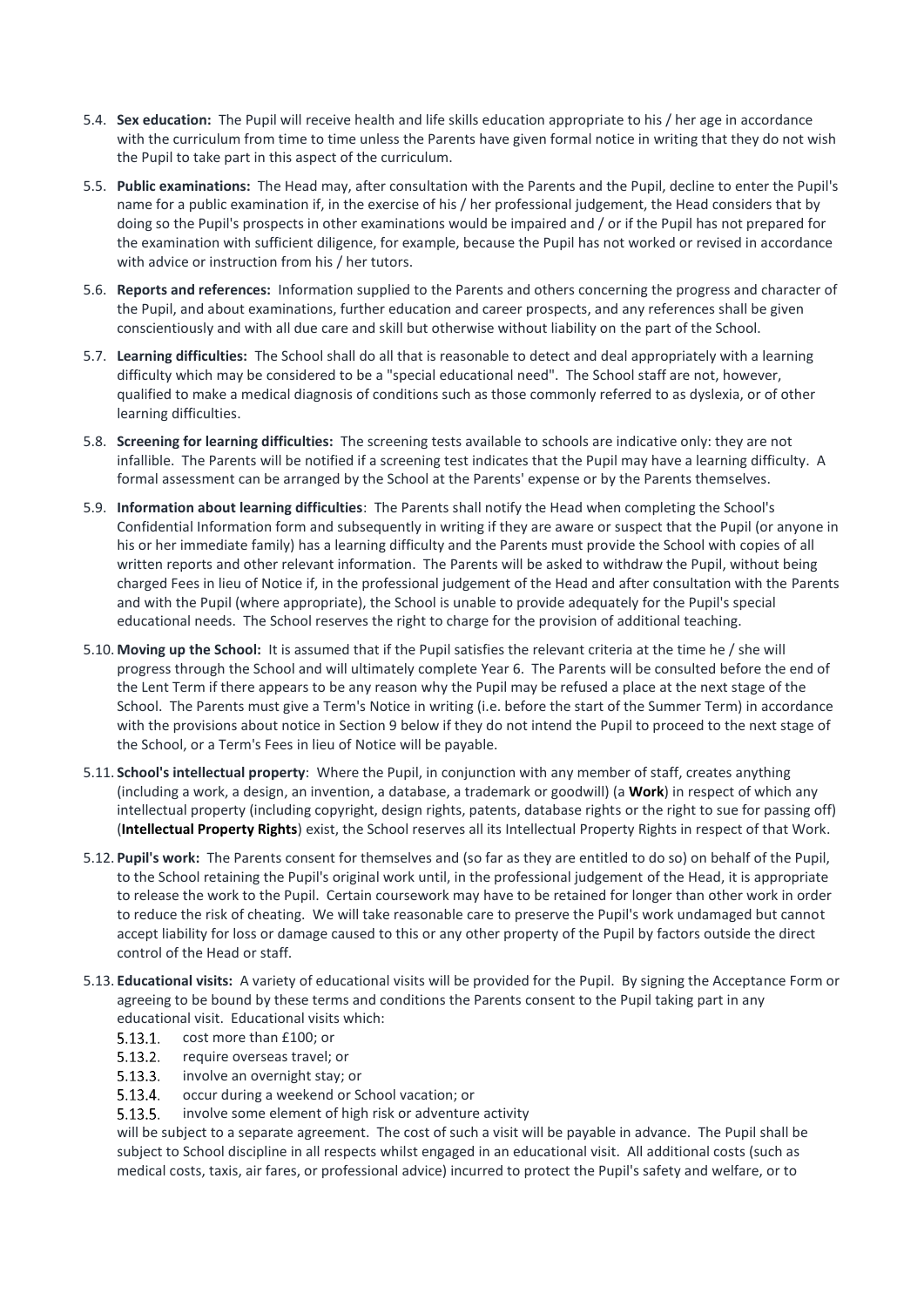respond to breaches of discipline, will be added to the fees invoice. The School reserves the right to prevent the Pupil from taking part in an educational visit while overdue Fees remain unpaid.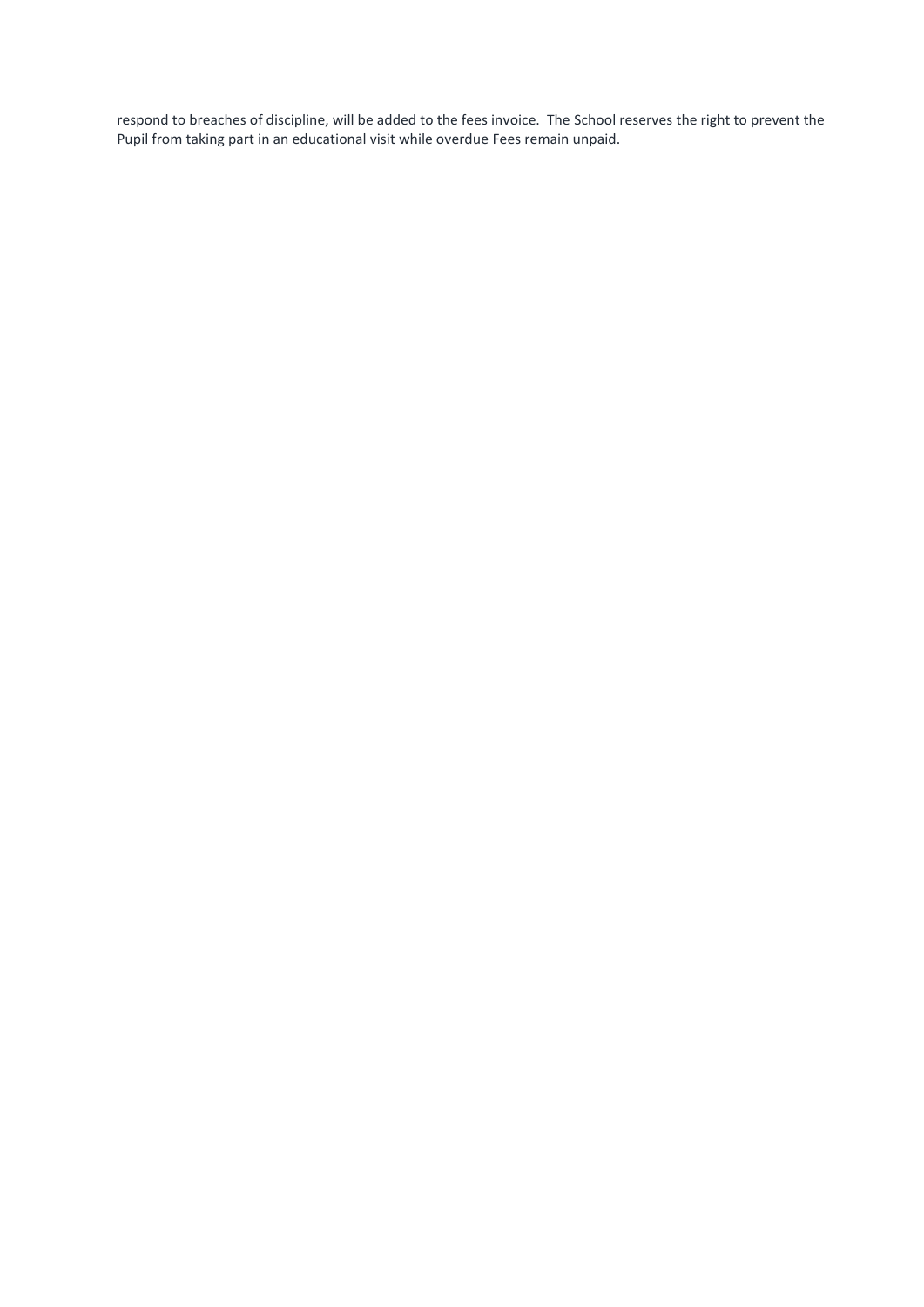### **Pastoral care**

- 6.1. **The School's commitment:** We will do all that is reasonable to safeguard and promote the Pupil's welfare and to provide pastoral care to at least the standard required by law in the particular circumstances. We will respect the Pupil's human rights and freedoms which must, however, be balanced with the lawful needs and rules of the School community and the rights and freedoms of others.
- 6.2. **Complaints:** Any question, concern or complaint about the pastoral care or safety of a pupil or any educational issue or other matter connected to the School must be notified to the School as soon as practicable. A copy of the School's complaints procedure can be supplied on request. See also clause [8.17.](#page-8-0)
- 6.3. **Pupil's rights:** The Pupil, if of sufficient maturity and understanding, has certain legal rights that the School must observe. These include the right to give or withhold consent in a variety of circumstances and certain rights to confidentiality and, usually, the right to have contact with his / her parents. If any conflict of interest arises between the Parents and the Pupil, the rights of, and duties owed to, the Pupil will in most cases take precedence over the rights of, and duties owed to, the Parents.
- 6.4. **Head's authority:** The Parents authorise the Head to take and / or authorise in good faith all decisions which the Head considers on proper grounds will safeguard and promote the Pupil's welfare. Please see Section 7.
- 6.5. **Ethos**: The ethos of the School is to foster good relationships between pupils and between members of staff and pupils. Bullying, harassment, victimisation and discrimination will not be tolerated. The School and its staff will act fairly in relation to the Pupil and the Parents and We expect the same of the Pupil and the Parents in relation to the School or its staff.
- 6.6. **Physical contact:** The Parents consent to such physical contact with the Pupil:
	- $6.6.1.$ as may accord with good practice; or
	- $6.6.2.$ as may be appropriate and proper for teaching and instruction; or
	- $6.6.3.$ for providing comfort to the Pupil in distress; or
	- $6.6.4.$ to maintain safety and good order; or
	- $6.6.5.$ in connection with the Pupil's health and welfare.

The Parents also consent to the Pupil participating in contact and non-contact sports and other activities as part of the normal School programme or extra-curricular programme. The Parents acknowledge that while the School will provide appropriate supervision the risk of injury cannot be eliminated.

- 6.7. **Disclosures**: The Parents must, as soon as possible, disclose to the School in confidence:
	- $6.7.1.$ any known medical condition, health problem or allergy affecting the Pupil;
	- $6.7.2.$ any history of a learning difficulty on the part of the Pupil or any member of his / her immediate family;  $6.7.3.$ any disability, special educational need or any behavioural, emotional difficulty and / or social difficulty
	- on the part of the Pupil;
	- $6.7.4.$ any family circumstances or court order which might affect the Pupil's welfare or happiness;
	- $6.7.5.$ any concerns about the Pupil's safety;
	- $6.7.6.$ any change in the financial circumstances of the Parents in receipt of a bursary from the School.
- 6.8. **Confidentiality**: The Parents authorise the Head to override their own and (so far as they are entitled to do so) the Pupil's rights to confidentiality, and to impart confidential information on a need-to-know basis where necessary to safeguard or promote the Pupil's welfare or to avert a perceived risk of serious harm to the Pupil or to another person at the School. In some cases, members of staff may need to be informed of any particular vulnerability the Pupil may have. The School reserves the right to monitor the Pupil's use of :
	- $6.8.1.$ e-mail;
	- $6.8.2.$ the internet; and
	- $6.8.3.$ mobile electronic devices.

See also the School's policy on acceptable use of IT and e-mail.

6.9. **Special precautions:** The Head needs to be aware of any matters that are relevant to the Pupil's safety and security. The Head must therefore be notified in writing immediately of any court orders or situations of risk in relation to the Pupil for whom any special safety precautions may be needed. The Parents may be excluded from School premises if the Head, acting in a proper manner, considers such exclusion to be in the best interests of the Pupil or any other member of the School community.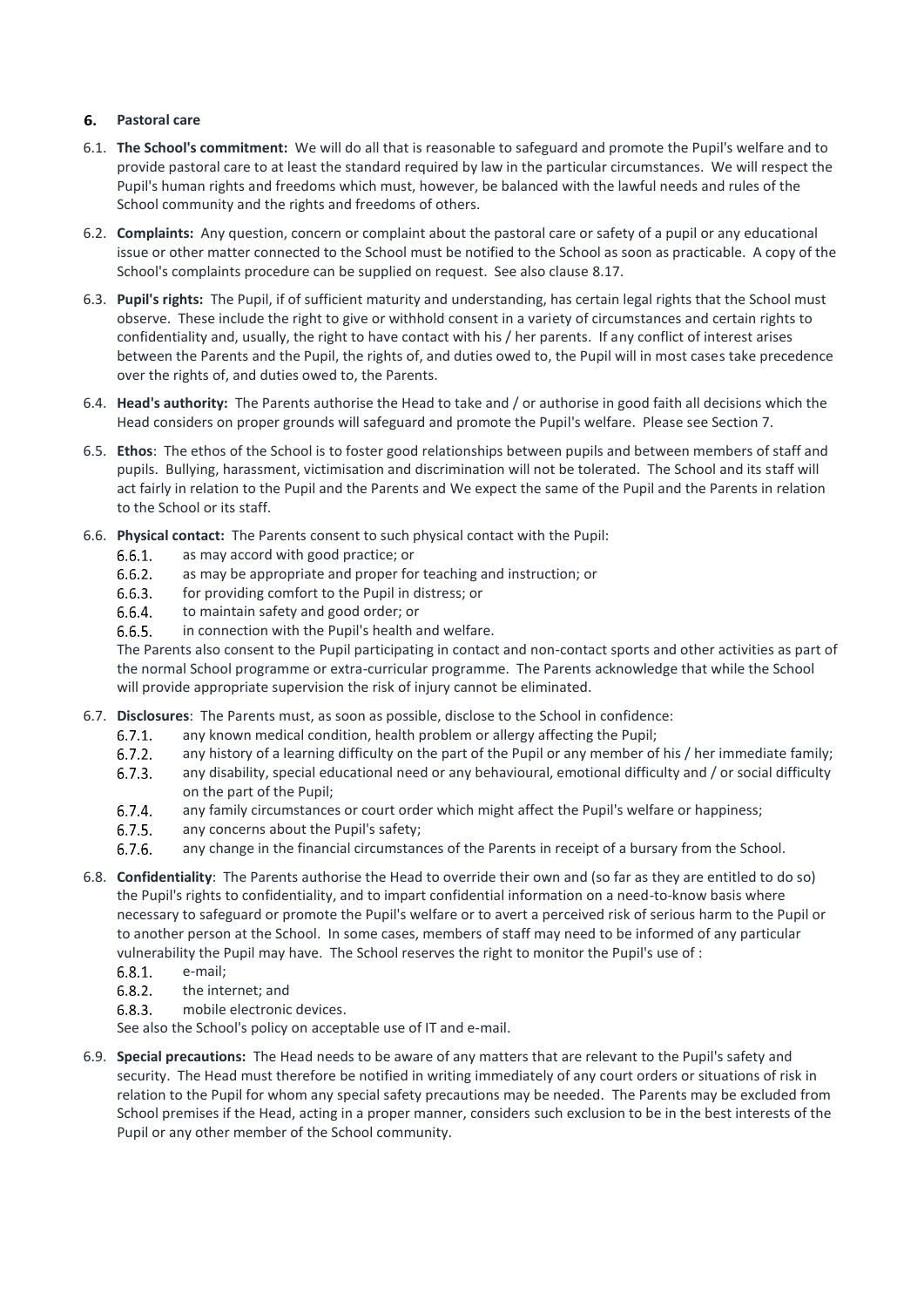- 6.10. **Leaving School premises:** The School will do all that is reasonable to ensure that the Pupil remains in the care of the School during School hours but We cannot accept responsibility for the Pupil if he / she leaves School premises in breach of School rules or regulations.
- 6.11. **Residence during Term time:** The Pupil is required during Term time, and at weekends and half term, to live with the Parents or a legal guardian or with an education guardian acceptable to the School. The Head must be notified in writing immediately if the Pupil will be residing during Term time under the care of someone other than the Parents or his / her education guardian.
- 6.12. **Communications from the Parents:** Communications or instructions from one of the Parents or any person with Parental Responsibility shall be deemed by the School to be received from both Parents. This requirement does not apply to the giving of Notice for the Cancellation of the place or the Withdrawal of the Pupil from the School. Those persons who are required to consent to or to give Notice of Cancellation or Withdrawal are set out in clause 9.2.
- 6.13. **Absence of the Parents:** When both the Parents will be absent from the Pupil's home overnight or for a 24 hour period or longer, the Head must be told in writing the name, address and telephone number for 24 hour contact with the adult who will have the care of the Pupil.
- 6.14. **Education guardians:** The Parents if resident outside the United Kingdom must before Entry appoint an education guardian for the Pupil in the United Kingdom who has been given legal authority to act on behalf of the Parents in all respects and to whom the School can apply for authorities when necessary. The School can accept no responsibility for the Pupil when he / she is in the care of the Parents or the education guardian. The Parents or the education guardian must make holiday arrangements, including travel to and from the School, in advance. The responsibility for choosing an appropriate education guardian rests solely with the Parents. The Parents are responsible in each case for satisfying themselves as to the suitability of an education guardian. The Parents shall immediately on appointment provide the School with up to date contact details for the appointed education guardian and shall immediately notify the School of any changes to those details.
- 6.15. **Photographs or images**: By signing the acceptance form or agreeing to these terms and conditions the Parents consent, as far as is required under data protection law, to the School obtaining and using photographs or images of the Pupil for:
	- $6.15.1.$ use in the School's promotional material such as the prospectus, the website or social media;
	- $6.15.2.$ press and media purposes;
	- $6.15.3.$ educational purposes as part of the curriculum or extra-curricular activities.

We would not disclose the home address of the Pupil without the Parents' consent.

- 6.16. **Request for confidentiality:** The Parents may ask Us to keep information about the Pupil confidential. For example, You may ask Us to not use photographs of the Pupil in promotional material or ask Us to keep the fact that the Pupil is on the School roll confidential. If the Parents would like information about the Pupil to be kept confidential, they must immediately contact the Head in writing, requesting an acknowledgment of their letter.
- 6.17. **Transport**: The Parents consent to the Pupil travelling by any form of public transport and / or in a motor vehicle driven by a responsible adult who is duly licensed and insured to drive a vehicle of that type.
- 6.18. **Pupil's personal property:** The Pupil is responsible for the security and safe use of all his / her personal property including money, mobile electronic devices, locker keys, watches, computers, musical instruments and sports equipment, and for property lent to them by the School.
- 6.19. **Insurance**: The Parents are responsible for the insurance of their own children and for the insurance of the Pupil's personal property whilst at School or on the way to and from School or any School-sponsored activity away from School premises.
- 6.20. **School's liability:** Unless negligent or guilty of some other wrongdoing causing injury, loss or damage, the School does not accept responsibility for accidental injury or other loss caused to the Pupil or the Parents or for loss or damage to property.

### **Health and medical matters**

7.1. **Medical declaration:** Before the Pupil enters the School the Parents will be asked to complete a Confidential Information form concerning the Pupil's health and must inform the Head in writing if the Pupil develops any known medical condition, health problem or allergy, or will be unable to take part in games or sporting activities, or has been in contact with anyone with an infectious or contagious disease.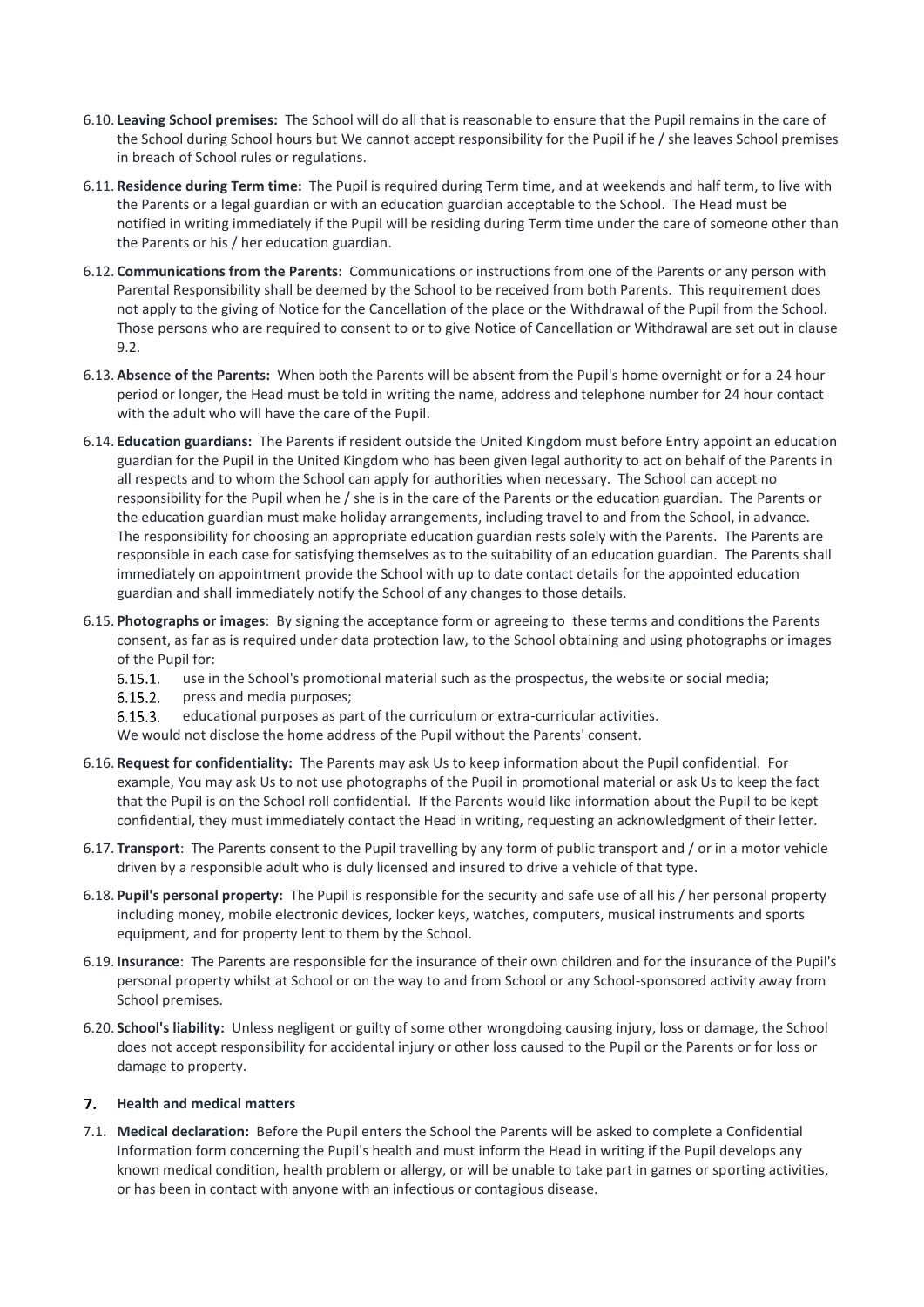- 7.2. **Medical care:** The Parents must comply with the School Medical Advisor's recommendations which may include a reasonable decision to release the Pupil home or to his / her education guardian when he / she is unwell.
- 7.3. **Pupil's health**: The Head may at any time require a medical opinion or certificate as to the Pupil's general health where the Head considers it necessary as a matter of professional judgement in the interests of the Pupil and / or the School community.
- 7.4. **Medical information:** Throughout the Pupil's time as a member of the School, the Head shall have the right to disclose confidential information about the Pupil if it is considered to be in the Pupil's own interests or necessary for the protection of other members of the School community. Such information will be given and received on a confidential, need-to-know basis.
- 7.5. **Emergency medical treatment:** The Parents authorise the Head to consent on their behalf to the Pupil receiving emergency medical treatment where certified by an appropriately qualified person as necessary for the Pupil's welfare and if the Parents cannot be contacted in time.

### **Behaviour and discipline**

- 8.1. **School regime:** The Parents accept that the School will be run in accordance with the authorities delegated by the School Board to the Head. The Head is entitled to exercise a wide discretion in relation to the School's policies, rules and regime and will exercise those discretions in a reasonable and lawful manner, and with procedural fairness when the status of the Pupil is at issue.
- 8.2. **Conduct and attendance:** We attach importance to courtesy, integrity, good manners, good discipline and respect for others. The Parents warrant that the Pupil will take a full part in the activities of the School, will attend each School day, will be punctual, will work hard, will be well-behaved and will comply with the School rules about the wearing of uniform and general appearance.
- 8.3. **School rules:** The School rules and regulations which apply are set out in the School Rules document and other documents published from time to time. The Parents are requested to read these documents carefully with the Pupil before they accept the offer of a place.
- 8.4. **School discipline:** The Parents accept the authority of the Head and of other members of staff on the Head's behalf to take all reasonable disciplinary or preventative action necessary to safeguard and promote the welfare of the Pupil and the School community as a whole. The School's Behaviour and Discipline policy which is current at the time applies to all pupils when they are on School premises, or in the care of the School, or wearing School uniform, or otherwise representing or associated with the School.
- 8.5. **Investigative action**: A complaint or rumour of misconduct will be investigated. The Pupil may be questioned and his / her belongings may be searched in appropriate circumstances. All reasonable care will be taken to protect the Pupil's human rights and freedoms and to ensure that the Parents are informed as soon as reasonably practicable after it becomes clear that the Pupil may face formal disciplinary action, and also to make arrangements for the Pupil to be accompanied and assisted by the Parents, education guardian or a teacher of the Pupil's choice.
- 8.6. **Procedural fairness:** Investigation of a complaint that could lead to Expulsion, Removal or Withdrawal of the Pupil in any of the circumstances explained below shall be carried out in a fair and unbiased manner. All reasonable efforts will be made to notify the Parents or education guardian so that they can attend a meeting with the Head before a decision is taken in such a case. In the absence of the Parents or education guardian, the Pupil will be assisted by an adult (usually a teacher) of his / her choice.
- 8.7. **Divulging information:** Except as required by law, the School and its staff shall not be required to divulge to the Parents or others any confidential information or the identities of pupils or others who have given information which has led to the complaint or which the Head has acquired during an investigation.
- 8.8. **Sanctions**: The School's current policies on sanctions are available to the Parents on request before they accept the offer of a place. This policy may undergo reasonable change from time to time but will not authorise any form of unlawful activity. Sanctions may include a requirement to undertake menial but not degrading tasks on behalf of the School or external community, detention for a reasonable period, withdrawal of privileges, suspension, or alternatively being removed or expelled.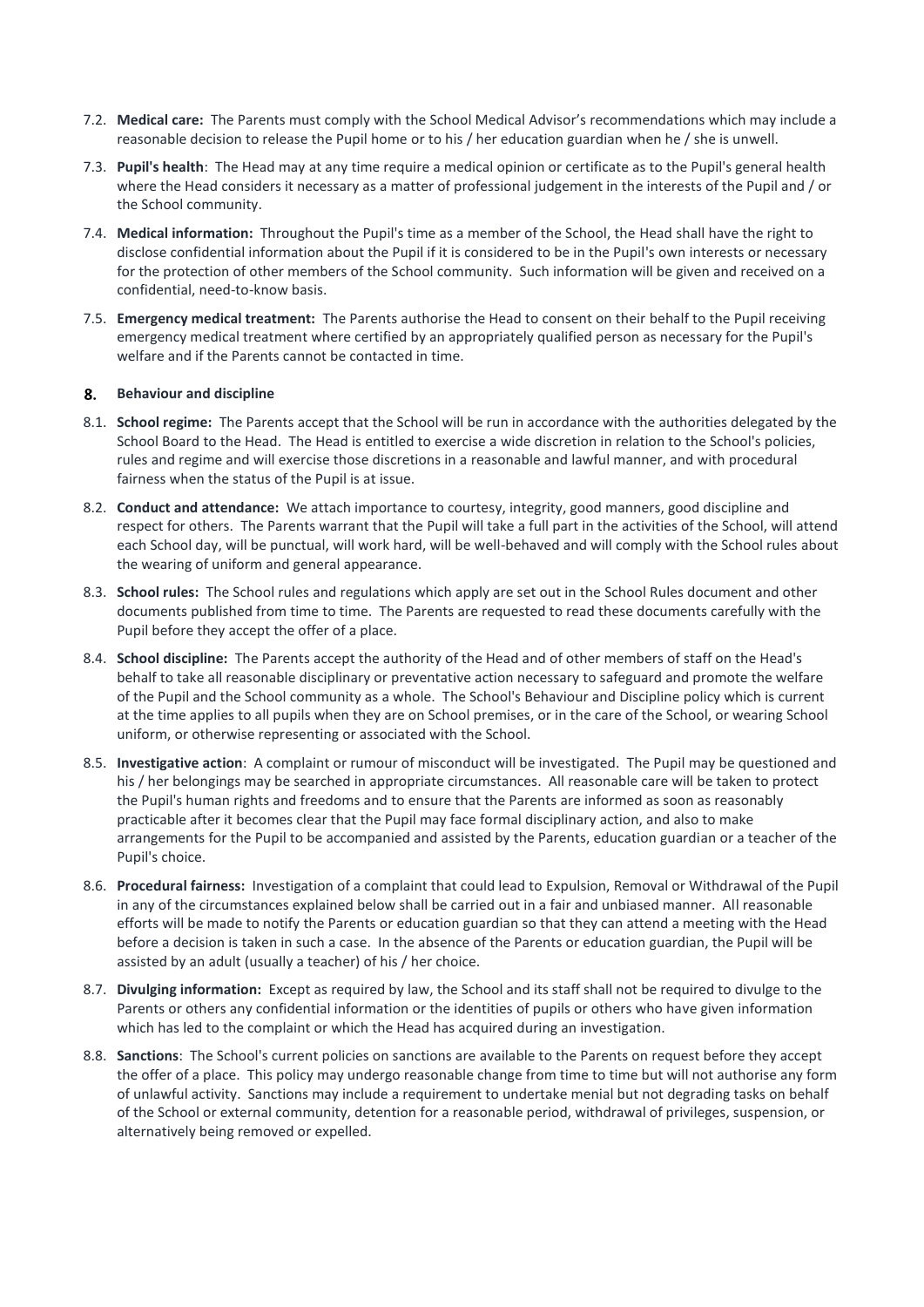8.9. **Definitions of sanctions:** The definitions in this clause apply in these terms and conditions.

**Expulsion:** means that the Pupil is required to leave the School permanently in circumstances described in clause [8.10.](#page-8-1)

**Removal:** means that the permanent removal of the Pupil from the School is required in circumstances described in clause [8.12.](#page-8-2)

**Suspension:** means that the Pupil is sent or released home for a limited period as either a disciplinary sanction or pending the outcome of an investigation or pending a School Board Review.

**Withdrawal:** has the meaning set out in claus[e 9.9.](#page-10-0)

- <span id="page-8-1"></span>8.10. **Expulsion**: The Pupil may be formally expelled from the School if it is proved on the balance of probabilities that the Pupil has committed a very grave breach of discipline or a serious criminal offence. Expulsion is reserved for the most serious breaches. The Head shall act with procedural fairness in all such cases. The Head's decision to expel shall be subject to a School Board Review if requested by the Parents. The Parents will be given a copy of the Review procedure current at the time. The Pupil shall be suspended from the School pending the outcome of the Review. See clause [8.15](#page-8-3) and claus[e 8.16.](#page-8-4)
- <span id="page-8-5"></span>8.11. **Fees following Expulsion:** If the Pupil is expelled, there will be no refund of the Acceptance Deposit or of Fees for the current or past Terms. There will be no charge to Fees in lieu of Notice but, save for any contrary provisions in any other agreement made between the Parents and the School, all arrears of Fees and any other sums due to the School will be payable.
- <span id="page-8-2"></span>8.12. **Removal in other circumstances:** The Parents may be required to remove the Pupil permanently from the School if, after consultation with the Parents and if appropriate the Pupil, the Head is of the opinion that:
	- by reason of the Pupil's conduct, behaviour or progress, the Pupil is unwilling or unable to benefit  $8.12.1.$ sufficiently from the educational opportunities and / or the community life offered by the School; or
	- 8.12.2. if the Parents have treated the School or members of its staff unreasonably; then in these circumstances, and at the sole discretion of the Head, Withdrawal of the Pupil by the Parents may be permitted as an alternative to Removal being required. The Head shall act with procedural fairness in all such cases, and shall have regard to the interests of the Pupil and the Parents as well as those of the School. The Head's decision to require the Removal of the Pupil shall be subject to a School Board Review if requested by the Parents. The Parents will be given a copy of the Review procedure current at the time. The Pupil shall be suspended from the School pending the outcome of the Review. See claus[e 8.15](#page-8-3) and clause [8.16.](#page-8-4)
- <span id="page-8-6"></span>8.13. **Fees following Removal:** If the Pupil is removed or withdrawn in the circumstances described in clause [8.12,](#page-8-2) the provisions relating to Fees shall be as set out in claus[e 8.11](#page-8-5) save that the Acceptance Deposit will be refunded without interest less any sums owing to the School.
- 8.14. **Leaving status:** The School reserves the right to record the leaving status of the Pupil on the Pupil's file immediately after Expulsion or Removal or Withdrawal.
- <span id="page-8-3"></span>8.15. **School Board Review:** The Parents may request a review by the School Board (School Board Review) of a decision to expel or require the Removal of the Pupil from the School (but not a decision to suspend the Pupil unless the suspension is for 11 School days or more, or would prevent the Pupil taking a public examination). The request shall be made as soon as possible and in any event within seven days of the Head's decision being notified to the Parents. The Parents will be entitled to know the names of the members of the School Board who make up the review panel and may ask for the appointment of an independent panel member nominated by the School Board and approved by the Parents, such approval not to be unreasonably withheld.
- <span id="page-8-4"></span>8.16. **Review procedure:** The Head will advise the Parents of the procedure (current at that time) under which a School Board Review shall be conducted by a panel of three members (including an independent member if requested). If the Parents request a School Board Review, the Pupil will be suspended from School until the review procedure has been completed. While suspended, the Pupil shall remain away from School and will have no right to enter School premises during that time without written permission from the Head. A School Board Review will be conducted under fair procedures in accordance with the requirements of natural justice.
- <span id="page-8-0"></span>8.17. **Complaints procedure:** A complaint about any matter of School policy or administration not involving an Expulsion or Removal of the Pupil must be made in accordance with the School's Concerns and Complaints procedure, a copy of which is available on request. Every reasonable complaint shall receive fair and proper consideration and a timely response.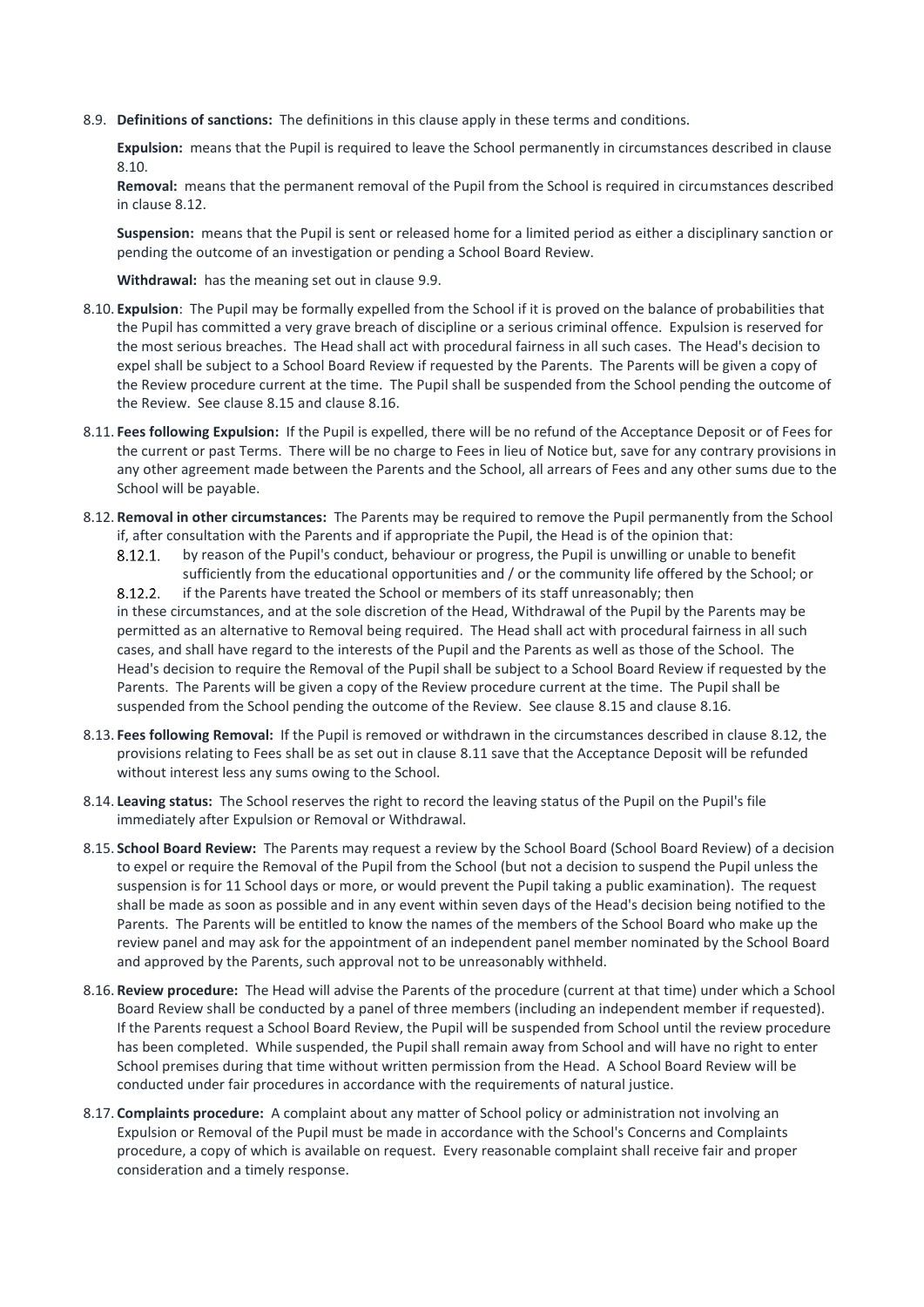#### $9<sub>1</sub>$ **Provisions about Notice**

- 9.1. **Term**: means the period between and including the first and last days of the relevant school term.
- 9.2. **Notice**: means (unless the contrary is stated in these terms and conditions) a Term's Written Notice given by:
	- $9.2.1.$ both Parents; or
	- $9.2.2.$ one of the Parents with the prior written consent of the other parent; and
	- $9.2.3.$ any other person with Parental Responsibility

before the first day of Term addressed to and received by the Head personally or the Bursar on the Head's behalf. It is expected that the Parents will consult with the Head before giving Notice to withdraw the Pupil. The Parents should contact the School if no acknowledgement of the Notice is received from the School within seven days of the date of the Notice.

- 9.3. **A Term's Written Notice**: means Notice given before the first day of a Term and expiring at the end of that Term. A Term's Written Notice must be given if:
	- $9.3.1.$ the Parents wish to cancel the place after acceptance; or
	- the Parents wish to withdraw the Pupil who has entered the School; or  $9.3.2.$
	- $9.3.3.$ the Pupil will not return for the following year even if he / she has achieved the required grades.
- <span id="page-9-1"></span>9.4. **Fees in lieu of Notice:** in circumstances where the Parents have not given a Term's Written Notice, Fees in lieu of Notice means Fees in full at the rate applicable for the next Term following Withdrawal and not limited to the parental contribution in the case of a scholarship, bursary or other award or concession. One Term's Fees in lieu of Notice represents a genuine pre-estimate of the School's loss in these circumstances, and sometimes the actual loss to the School will be much greater. This rule is necessary to promote stability and the School's ability to plan its staffing and other resources.
- 9.5. **Cancellation**: means the cancellation of a place at the School which has been accepted by the Parents and which occurs before the Pupil enters the School or where the Pupil does not enter the School. Please see clause 3.1 for details of when Entry to the School occurs.
- <span id="page-9-0"></span>9.6. **Cancellation rights:** if the offer of a place and its acceptance are both made entirely at distance by means of post, fax or electronic communication without either Parent meeting face to face with a member of the School staff during the contractual process the Parents may cancel this agreement at any time within 14 days of the date of the acceptance form. In such circumstances the Acceptance Deposit and the first Term's Fees will be refunded. If the School has provided any educational services under this agreement the refund of the first Term's Fees will be pro-rated in accordance with the services provided.
- <span id="page-9-2"></span>9.7. **Cancelling acceptance:** The Cancellation of the place after acceptance can cause long-term loss to the School if it occurs after other families have taken their decisions about schooling for their children. A genuine pre-estimate of loss is Fees for between one and five years. Nonetheless, the School agrees to limit the liability of the Parents to:
	- $9.7.1.$ one Term's Fees at the rate payable for the Term of Entry (not limited to the parental contribution in the case of a scholarship, bursary or other award or concession), less the Acceptance Deposit, payable as a debt immediately unless the place is filled immediately and without loss to the School if less than a Term's Written Notice of Cancellation has been given; or
	- $9.7.2.$ the Acceptance Deposit if more than a Term's Written Notice has been given, or if the place is filled in accordance with clause 9.7.1 and 9.7.3
	- $9.7.3.$ In the case of pupils joining at the start of Reception, written notice must be given by the end of February half term of the year that they will be starting in Reception. If notice is received after this point it will be considered late notice and one Term's Fees at the rate payable for the Term of Entry (not limited to the parental contribution in the case of a scholarship, bursary or other award or concession), less the Acceptance Deposit, payable as a debt immediately unless the place is filled immediately and without loss to the School.

In all cases of cancellation, where sufficient notice is given, the School shall in any case retain the Acceptance deposit. Cases of serious illness or genuine hardship may receive special consideration on written request to the Bursar.

9.8. **Cancelling a place offered in the Term before Entry:** Save where clause [9.6](#page-9-0) applies, if the offer of a place is made in the Term immediately prior to the Term of Entry the Parents may cancel their acceptance in writing at any time up to four weeks from the date of the acceptance form. The Acceptance Deposit will then be retained by the School. If the Parents give Notice of Cancellation after this date or give no Notice of Cancellation they will incur a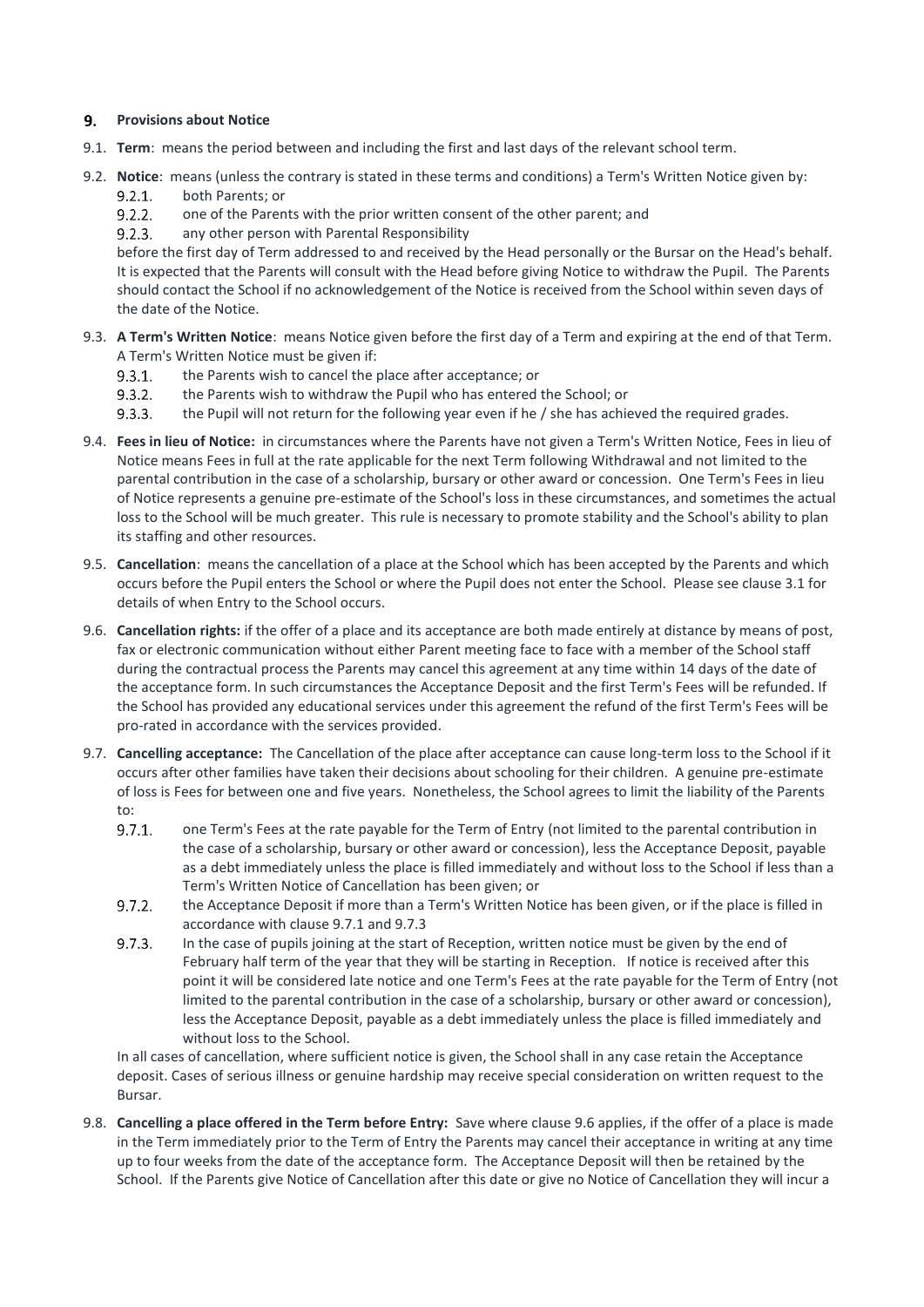liability to pay one Term's Fees at the rate payable for the Term of Entry, less the Acceptance Deposit, payable as a debt.

- <span id="page-10-0"></span>9.9. **Withdrawal**: means the withdrawal of the Pupil from the School by the Parents or the Pupil with or without Notice required under these terms and conditions at any time after the Pupil has entered the School. Please see clause 3.1 for details of when Entry to the School occurs. See also clause [4.6,](#page-1-1) clause [9.10](#page-10-1) and claus[e 9.11.](#page-10-2)
- <span id="page-10-1"></span>9.10. **Withdrawal by the Parents:** If the Pupil is withdrawn on less than a Term's Written Notice, or excluded for more than 28 days for non-payment of Fees as set out in clause [4.6,](#page-1-1) Fees in lieu of Notice less the Acceptance Deposit will be due and payable as a debt immediately unless the place is filled immediately and without loss to the School.
- <span id="page-10-2"></span>9.11. **Withdrawal by the Pupil:** The Pupil's decision to withdraw from the School shall, for these purposes, be treated as a Withdrawal by the Parents.
- 9.12. **Prior consultation:** It is expected that the Parents, or duly authorised education guardian, will consult personally with the Head or with the Head's authorised deputy before Notice of Withdrawal is given by the Parents.
- 9.13. **Discontinuing extra tuition:** One half of a Term's Written Notice is required to discontinue extra tuition or one half of a Term's Fees for the extra tuition will be immediately payable in lieu as a debt.
- 9.14. **Termination by the School:** The School may terminate this agreement on one Term's notice in writing sent by ordinary post. The School will not terminate this agreement without good cause and full consultation with the Parents and also the Pupil (if of sufficient maturity and understanding). The Acceptance Deposit will be refunded without interest less any outstanding balance of Fees.

### **Events beyond the control of the parties**

- 10.1. **Force majeure:** An event beyond the reasonable control of the School or the Parents is a **Force Majeure Event** and shall include such events as an act of God, fire, flood, storm, war, riot, civil unrest, act of terrorism, strikes, industrial disputes, outbreak of epidemic or pandemic of disease, failure of utility service or transportation.
- <span id="page-10-3"></span>10.2.**Notification**: If either the School or the Parents is prevented from or delayed in carrying out its contractual obligations by a Force Majeure Event, that party shall immediately notify the other in writing and shall be excused from performing those obligations while the Force Majeure Event continues.
- 10.3. **Continued force majeure:** If a Force Majeure Event continues for a period greater than 90 days, the party who has provided notification under clause [10.2](#page-10-3) shall notify the other of the steps to be taken to ensure performance of its contractual obligations.
- 10.4. **Termination**: If the Force Majeure Event continues for a total period greater than 120 days, the party in receipt of notification under claus[e 10.2](#page-10-3) may terminate this contract by providing at least three working days' notice in writing to the other party.

### **General contractual matters**

11.1. **Data protection:** By signing the acceptance form or by agreeing to be bound by these terms and conditions the Parents on behalf of themselves and, so far as they are able, on behalf of the Pupil consent as far as is required under data protection law to the processing by the School of personal information including:

 $11.1.1.$ financial information relating to the Parents;

sensitive personal information relating to the Parents and / or the Pupil;  $11.1.2.$ 

as is deemed necessary for the legitimate purposes of the School. See also the School's Data protection information notes as set out in Schedule 1.

If You would like further information about how the School processes personal information, please see our privacy notice document *How we use your information* which is available from the School Office.

11.2. **Change**: The School, as any other, is likely to undergo a number of changes during the period of this agreement. For example, there may be changes in the staff, and in the premises, facilities and their use, in the curriculum and the size and composition of classes, and in the School rules and procedures, the disciplinary framework, and the length of School Terms. In addition, there may be the need to undertake a corporate reorganisation exercise and / or a merger or change of ownership may be necessary. For these reasons, the benefit and burden of this agreement may be freely assigned to another party at the discretion of the School.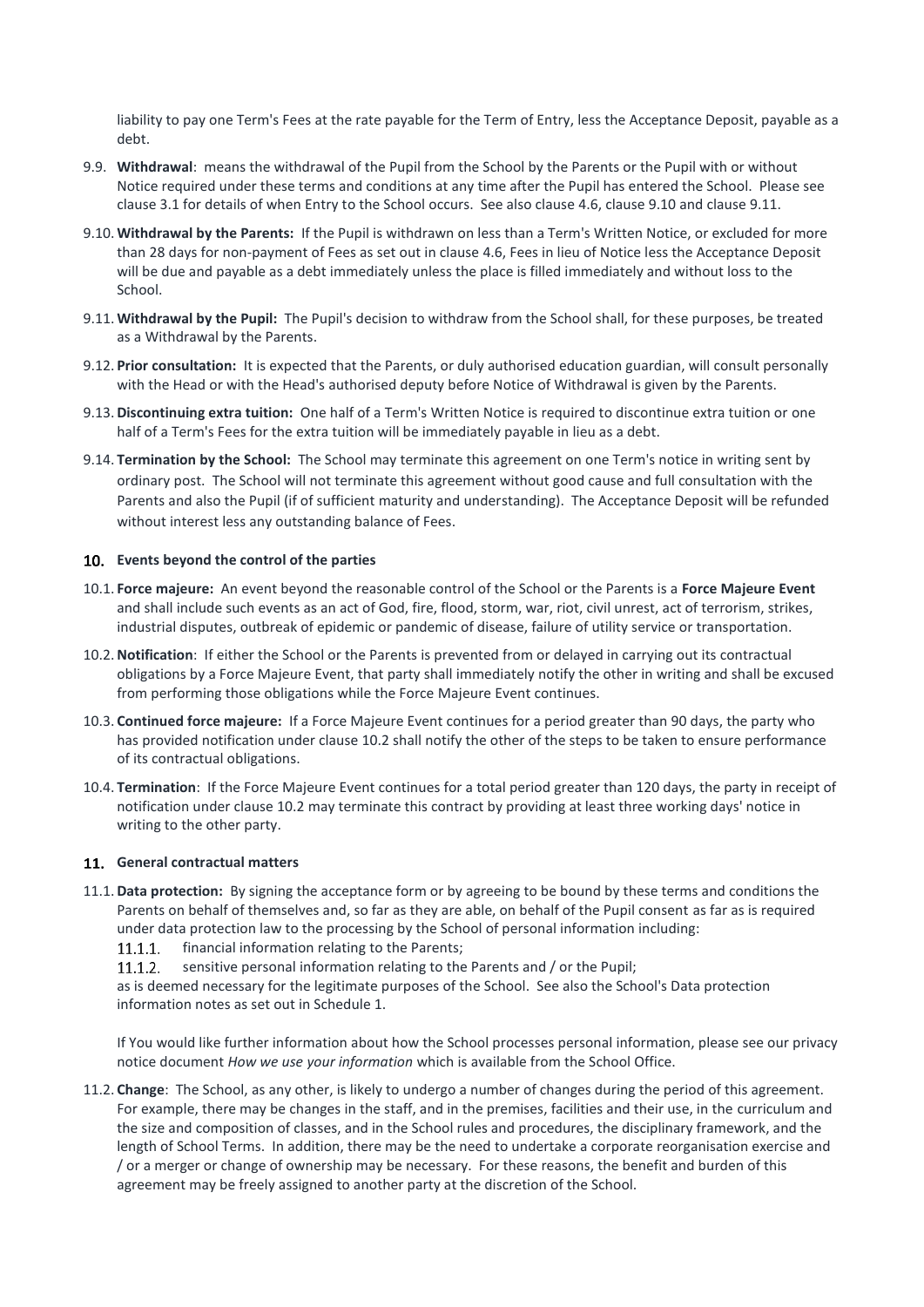- 11.3. **Consumer rights:** Care has been taken to use plain language and to give clear explanations in these terms and conditions. If any words alone or in combination infringe consumer rights laws or any other provision of law, they shall be treated as severable and shall be replaced with words which give as near the original meaning as may be fair. Nothing in these terms and conditions affects the Parents' statutory rights.
- 11.4. **Consultation:** It is not practicable to consult with the Parents and the Pupil over every change that may take place. Whenever practicable, the School will use reasonable endeavours to ensure that the Parents will be consulted and provided with reasons for the change and where possible given at least a Term's notice in writing of:
	- $11.4.1.$ a change of ethos or culture; or
	- a change in any physical aspect of the School which would have a significant effect on the Pupil's 11.4.2. education or pastoral care; or
	- $11.4.3.$ a change of ownership of the School.
- 11.5. **Information for parents:** We provide parents of prospective pupils with information about the School and the educational services we provide in good faith. This information may be contained in the School's prospectus / website or in statements made by staff or pupils during a visit or an open day. If the Parents wish to take account of the information provided to them when deciding whether to enter into this agreement they should seek specific confirmation from the Head that the information is accurate before returning a completed acceptance form to the School.
- <span id="page-11-0"></span>11.6. **Third party rights**: Only the School and the Parents are parties to this contract. Neither the Pupil nor any third party is a party to this contract and shall not have any rights to enforce any term of it.
- 11.7. **Interpretation:** These terms and conditions supersede any previously in force and will be construed as a whole. Headings, unless required to make sense of the immediate context, are for ease of reading only and are not otherwise part of these terms and conditions.
- 11.8.**Jurisdiction**: This contract was made at the School and is governed exclusively by the law of England and Wales and the parties submit to the exclusive jurisdiction of the Courts of England and Wales.

**Park School (Bournemouth) Limited: a private limited company Registered in England, Company Number: 02737223 Registered Office: Queens Park South Drive, Bournemouth, BH8 9BJ**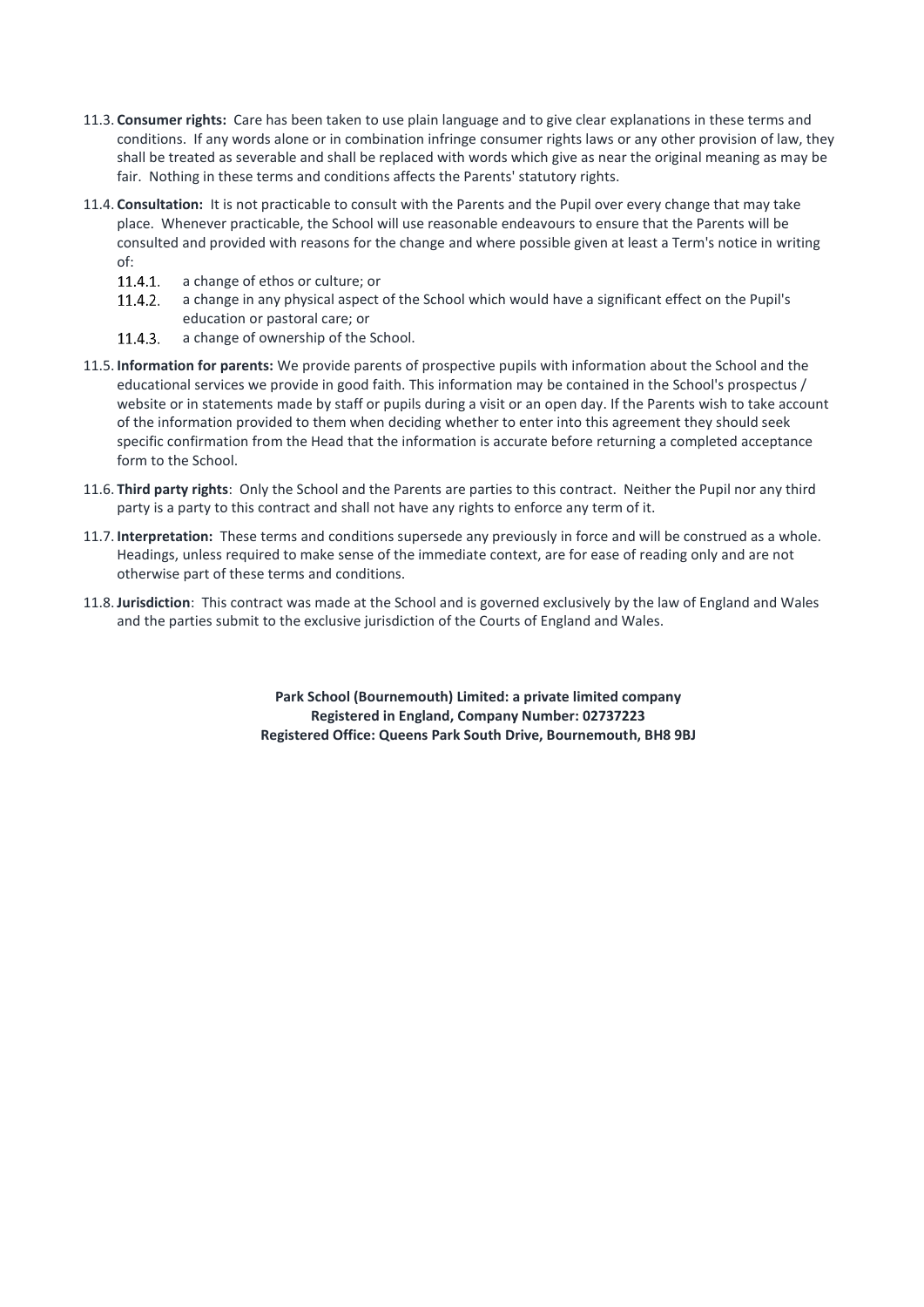### **Schedule 1 Data protection information notes**

- 1. The School holds information about You and your child including exam results, parent and guardian contact details, financial information and details of medical conditions. This information is kept electronically on the School's information management system or manually in indexed filing systems.
- 2. These notes refer to the **processing** of information. Processing is a catch-all term and means obtaining or recording information or carrying out any operation on the information such as storing or using the information or passing it on to third parties.
- 3. The School processes information about You and your child in order to safeguard and promote the welfare of your child, promote the objects and interests of the School, facilitate the efficient operation of the School and ensure that all relevant legal obligations of the School are complied with. Examples may include: the School keeping details of medical conditions from which your child may suffer so that staff will be able to respond appropriately in the event of a medical emergency, and / or the School processing financial information obtained from You or from third parties such as credit reference agencies.
- 4. The School may process different types of information about your child for the purposes set out above. That information may include:
	- 4.1. medical records and information, including details of any illnesses, allergies or other medical conditions suffered by your child;
	- 4.2. personal details such as home address, date of birth and next of kin;
	- 4.3. information concerning your child's performance at School, including discipline record, School reports and examination reports;
	- 4.4. financial information including information about the payment of fees at this School or any other school.
- 5. Where in the professional opinion of the Head it is deemed necessary We may share information with certain third parties.
- 6. We may, in order to verify your identity and so that We can assess your application for the award of a bursary or for credit in contemplation of an agreement for the deferment of Fees, search the files of any licensed credit reference agency who will keep a record of that search and details about your application. This record will be seen by other organisations which make searches about You. Failure to supply information may result in a refusal of an award or credit.

If You would like further information about how the School processes personal information, please see our privacy notice document *How we use your information* which is available from the School Office.